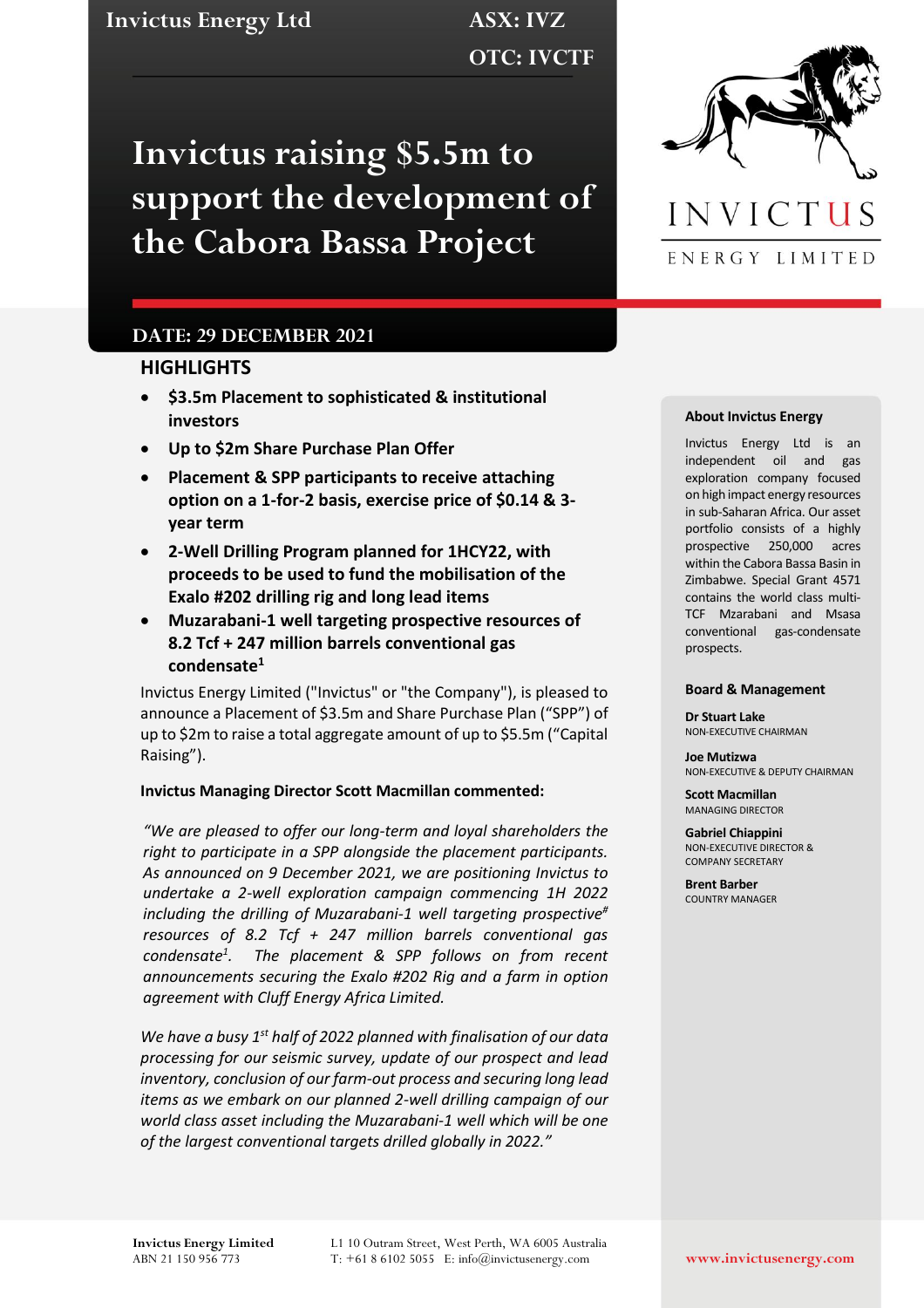# **Capital Raising**

### **1. Placement**

The Company has received firm commitments from sophisticated and institutional investors to raise \$3.5m (before costs) by way of placement (Placement). Under the Placement, Invictus will issue 35,000,000 new fully paid ordinary shares (New Shares) at an issue price of \$0.10 per New Share, which represents a 13.0% discount to last closing price of Invictus shares on 22 December 2021, being the last trading date before the Placement, and a 14.1% discount to the 5-day VWAP prior to that date.

# **Use of Funds**

The proceeds from the Placement will be used to fund a range of initiatives to further develop Invictus's flagship Cabora Bassa Project, these include:

- Payment of the rig mobilisation fee
- Purchase of long lead items for the planned 2-well drilling programme
- Finalisation of the data processing of CB21 Seismic Surve

# **2. Share Purchase Plan**

In concert with the Placement, Invictus is pleased to offer all eligible shareholders a SPP to raise up to \$2.0m, resulting in a maximum of 20,000,000 shares being issued under the SPP. All eligible shareholders will have the opportunity to apply for up to \$30,000 worth of New Shares.

The issue price under the SPP of \$0.10 is equal to that of the New Shares issued under the Placement, with SPP participants also receiving attaching option on a 1-for-2 basis, at a strike price of \$0.14, with a 3-year term. No brokerage or commissions are payable by shareholders in respect to the New Shares applied for under the SPP. Applications will be processed on a first-come-first-served principle, if applications under the SPP exceed \$2.0m, the Company reserves the right to close the SPP early.

In the event of oversubscriptions, the Directors may also, in their absolute discretion, decide to increase SPP acceptances by a further \$1.0m.

The Offer is offered exclusively to all Eligible Shareholders (including Custodians), being registered holders of Shares as at 7.00pm (AEDT) on 24 December 2021 (Record Date) with a registered address in Australia and New Zealand, and not resident or located in the United States or any other jurisdiction in or into which an offer of New Shares would be unlawful, who meet certain other conditions as expressly prescribed in the Terms & Conditions (Eligible Shareholders).

Eligible shareholders who wish to participate in the SPP will be required to complete the personalised application form accompanying the SPP offer document and pay the applicable funds in accordance with the instructions in those documents, prior to the closing date of the SPP.

Proceeds from the SPP will be allocated to further purchases of long lead items for the planned 2-well drilling campaign and for general working capital.



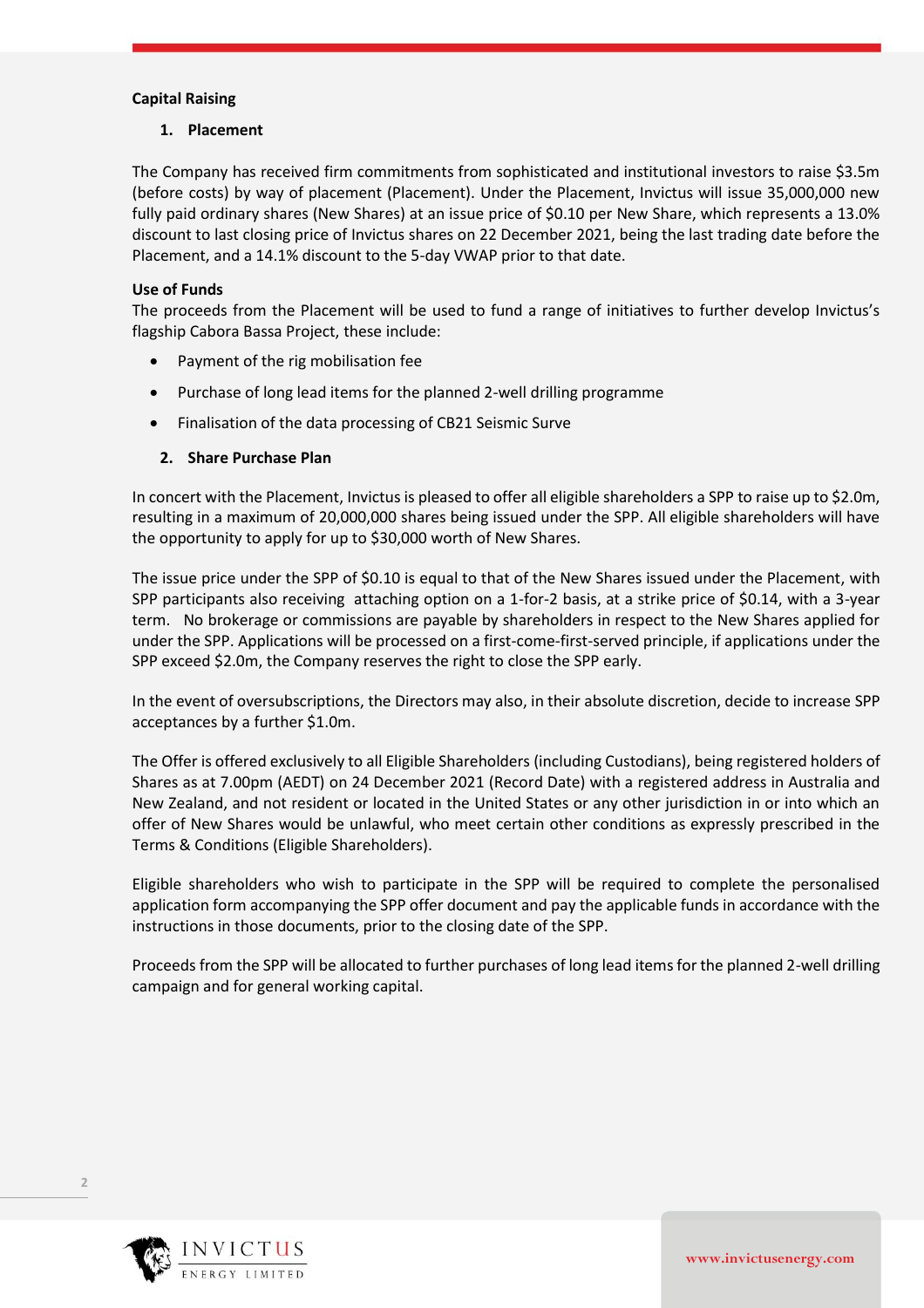#### **SPP Indicative Timetable(i)**

| <b>Details</b>                                                                       | <b>Date</b>     |
|--------------------------------------------------------------------------------------|-----------------|
| Record Date for Share Purchase Plan                                                  | 24-Dec-2021     |
| Announce Share Purchase Plan and placement and Lodge Appendix 3B                     | 29 - Dec - 2021 |
| Issue of Shares under Placement, and lodge Appendix 2A and Cleansing Notice with ASX | 6-Jan-2022      |
| Lodgement of Share Purchase Plan Prospectus/offer booklet to shareholders            | 10-Jan-2022     |
| Opening date for Share Purchase Plan                                                 | 10-Jan-2022     |
| Closing date for Share Purchase Plan                                                 | 27-Jan-2022     |
| Announcement of result of Share Purchase Plan                                        | 1-Feb-2022      |
| Issue of new Shares under the Share Purchase Plan and lodge Appendix 2A              | 2-Feb-2022      |

*(i) The Directors reserve their right, subject to the Corporations Act and the ASX Listing Rules, to vary the closing date without prior notice, including closing the Offer early. Accordingly, the Directors encourage any Eligible Shareholders (including Custodians) wishing to participate in the Offer to lodge their Application Forms and/or remit their Application Monies as soon as possible. If the closing date is varied, subsequent dates may also be varied accordingly.* 

The Placement shares of 35,000,000 are to be issued under the Company's placement capacity pursuant to ASX Listing Rule 7.1A. The Placement Options are to be issued under the Company's placement capacity pursuant to ASX Listing Rule 7.1. Shares issued under the SPP will issued under an exception per ASX Listing Rule 7.2. The SPP options will be issued under a separate prospectus and be issued utilising the Company's ASX Listing Rule 7.1 capacity.

PAC Partners acted as lead manager to the placement and will be paid a management fee of 2% and a selling fee of 4% for the placement funds received. PAC Partners to receive lead manager unlisted options on a ratio of 1-for-8 of the total placement shares issued, with an exercise price of \$0.14, unlisted, with a 3 year expiry period. PAC Partners options will be issued under the Company's ASX Listing Rule 7.1 allowance.

**- Ends -**

**Authorised for release by the Board**